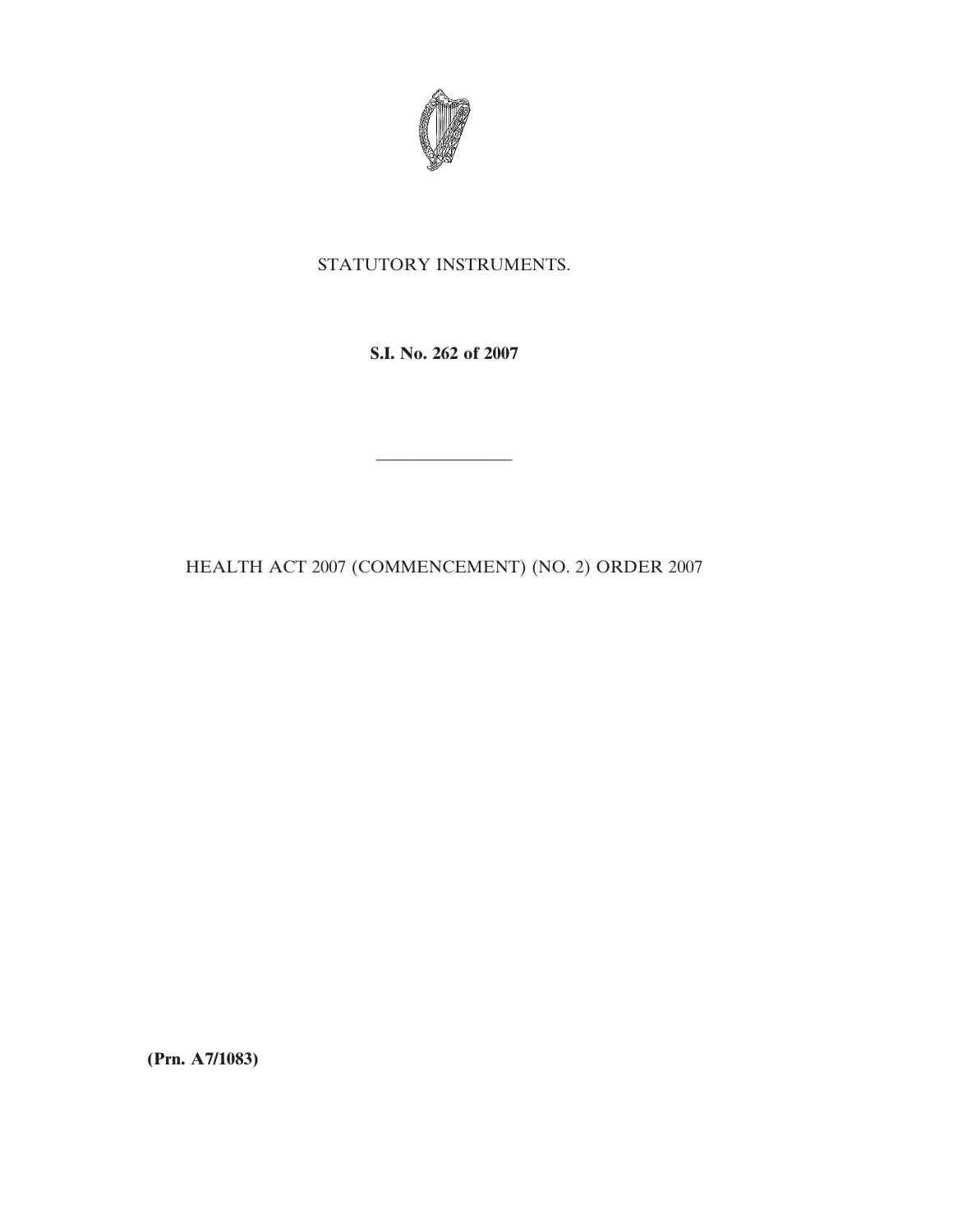## HEALTH ACT 2007 (COMMENCEMENT) (NO. 2) ORDER 2007

I, MARY HARNEY, Minister for Health and Children, in exercise of the powers conferred on me by section 3 of the Health Act 2007 (No. 23 of 2007) hereby order as follows:

1. This Order may be cited as the Health Act 2007 (Commencement) (No. 2) Order 2007.

2. The 6th day of June 2007 is appointed as the day on which the following provisions of the Health Act 2007 (No. 23 of 2007) come into operation:

- (*a*) sections  $8(1)(d)$  and 9 of Part 2;
- (*b*) for the purposes of an investigation referred to in section  $8(1)(d)$ , the following provisions of Parts 9 and 10:
	- (i) section 70 (except subsections  $(1)(a)$  and  $(2)(a)$ );
	- (ii) section 73(1) (except paragraph  $(a)$ );
	- (iii) section 73(3) (except paragraph (*b*));
	- (iv) section 73(4) (except paragraph  $(c)(ii)$ );
	- (v) section 73(5) (except subparagraph  $(ii)$ );
	- (vi) section  $73(6)$ ;
	- (vii) section 73(7) (except paragraph (*a*));
	- (viii) section 74;
	- (ix) section 75 (except subsections  $(1)(b)$ ,  $(2)(a)(ii)$  and  $(2)(b)(ii)$ and  $(iii)$ ;
	- (x) section 76;
	- (xi) section 77;
	- (xii) section 78 (except subparagraphs (ii) and (iii));
	- (xiii) section  $79(1)(b)$  and (3);
	- (xiv) section 80 (except subsection  $(1)(b)$ ).

*Notice of the making of this Statutory Instrument was published in "Iris Oifigiu´il" of* 8*th June*, 2007.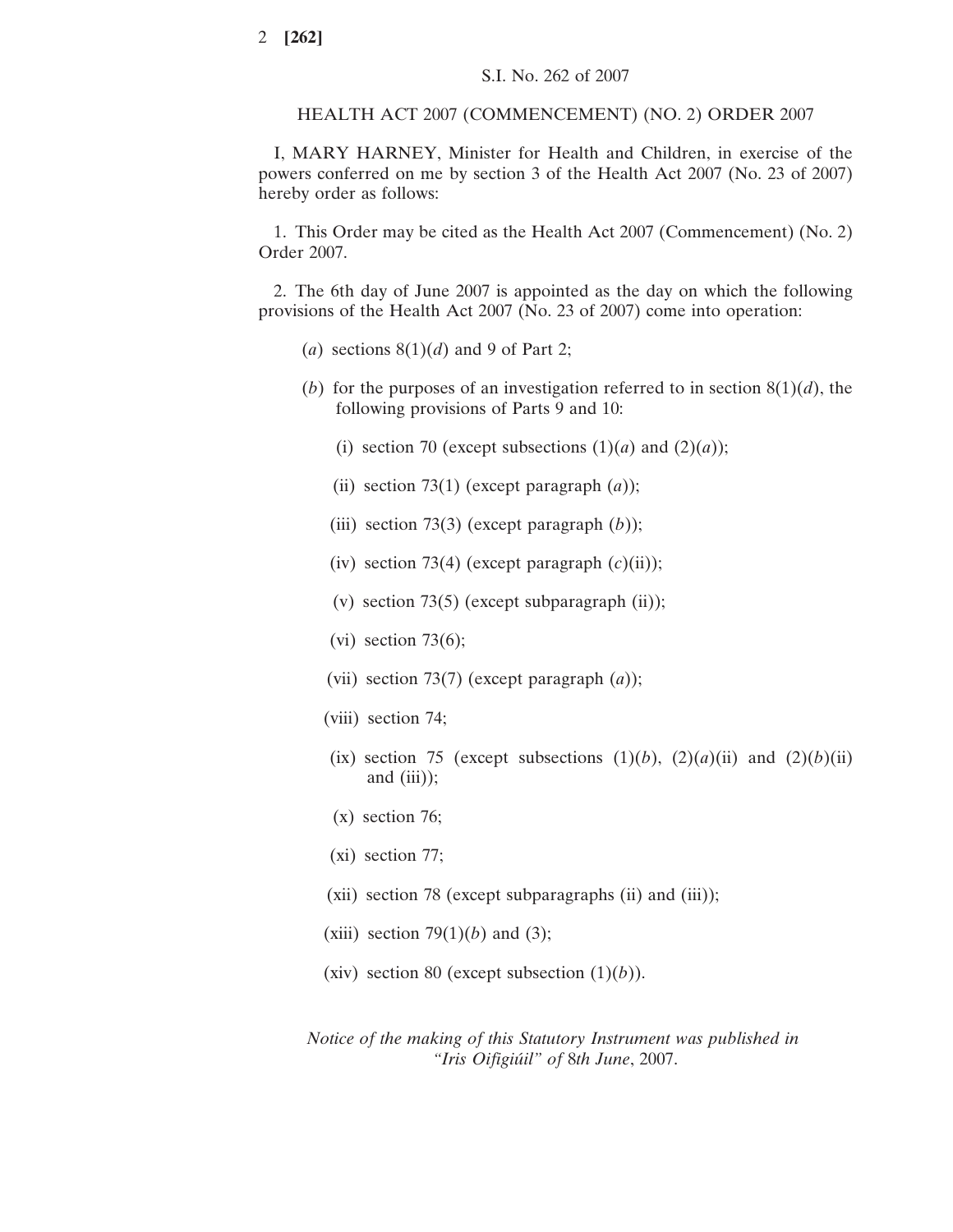**[262]** 3



MARY HARNEY. Minister for Health and Children.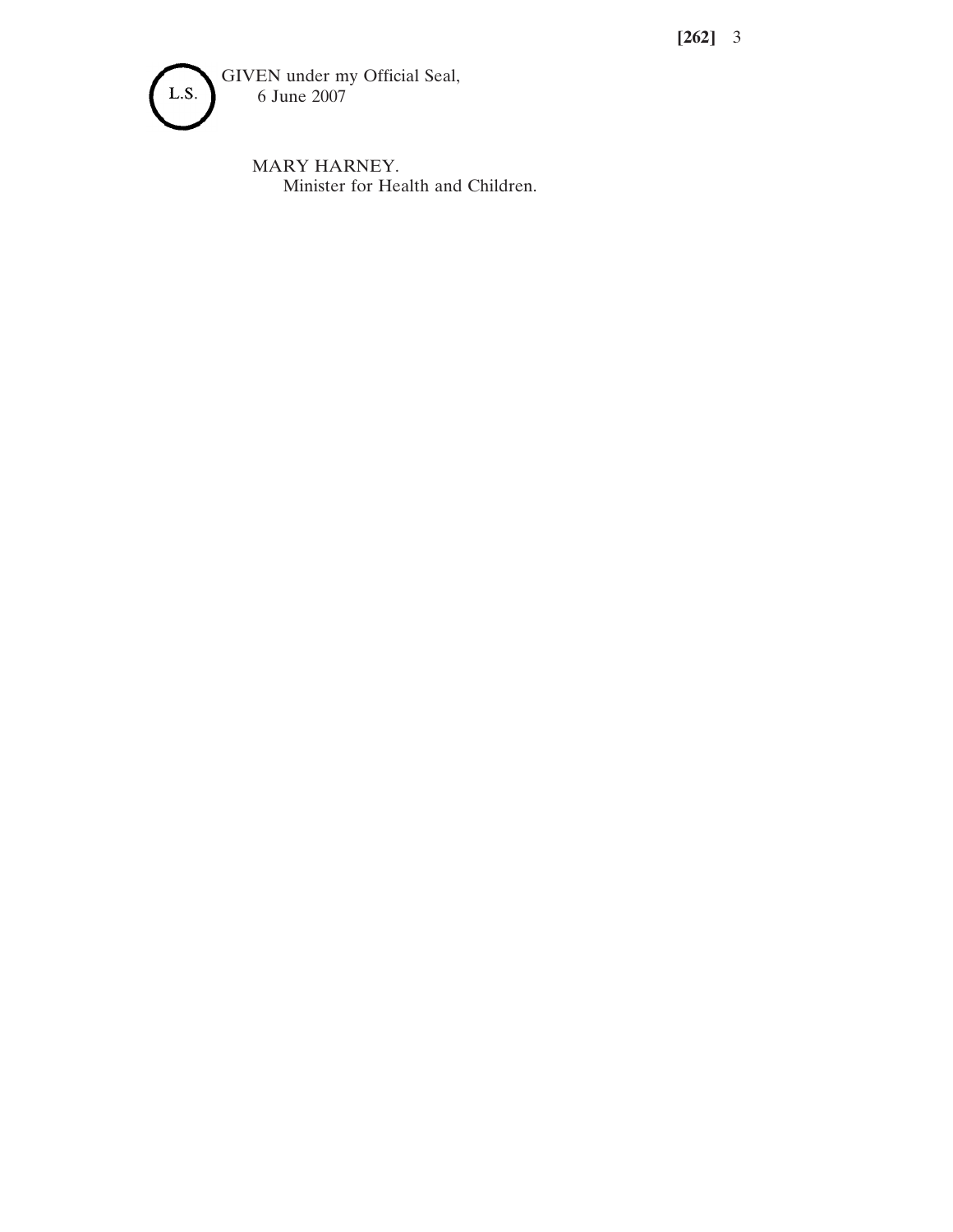## 4 **[262]**

## EXPLANATORY NOTE

*(This note is not part of the Instrument and does not purport to be a legal interpretation)*

This Statutory Instrument brings into operation certain provisions of the Health Act 2007 (No. 23 of 2007).

These provisions to be brought in on the 6th day of June 2007 will provide that the Health Information and Quality Authority may appoint authorised persons for investigations undertaken by the Authority in accordance with sections 8(1)(*d*) and 9.

These provisions also provide the authorised persons with the powers set out in Part 9 of the Act respecting the investigations undertaken.